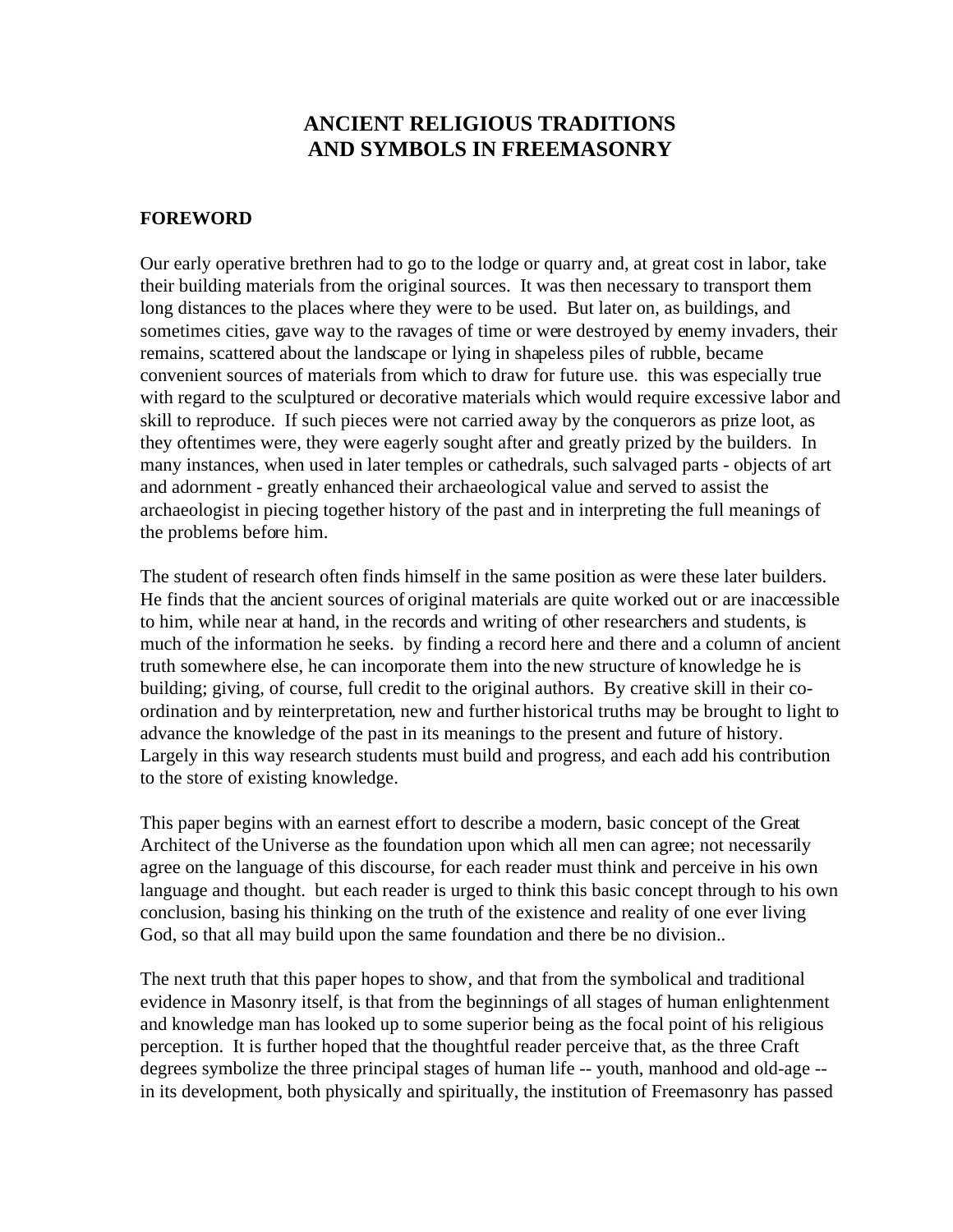through these stages of development. Finally, that in speculative Masonry, symbolizing the period of old-age, it attains to the highest of all spiritual traditions, which is, That Temple not made with hands, eternal in the heavens, or the Spiritual Temple which also rests upon that basic foundation of eternal verity on which all men can agree and build, and in which all men are brothers.

Abundant help and inspiration have come to the author from the works of the distinguished writers named in the bibliography appended to this work, and their assistance is gratefully acknowledged. to them belong the greater credit.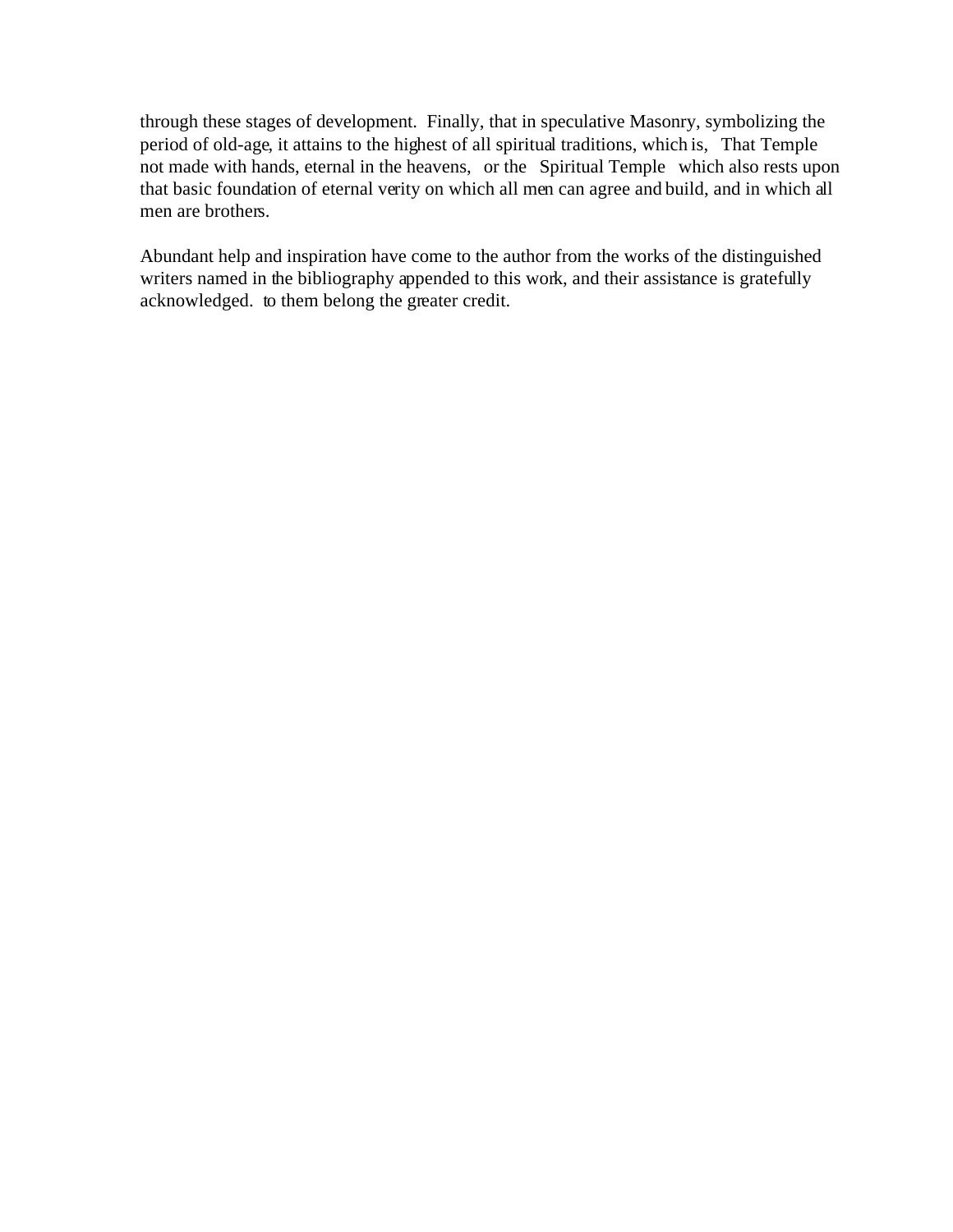# **ANCIENT RELIGIOUS TRADITIONS AND SYMBOLS IN FREEMASONRY**

#### A Paper by **Horace Sykes**

Member, Walter F. Meier Lodge of Research No. 281, F. & A.M., Seattle Washington Member, Wallingford Lodge No. 267, F. & A.M., Seattle, Washington

THE GREAT ARCHITECT OF THE UNIVERSE -- GOD, being the universal Principle and Intelligence that conceives, creates and maintains all that is created; which creation exists only at the present moment, eliminating the need of beginning or the possibility of ending, giving a comprehensible and complete meaning to the word eternity, is omnipotent, omniscient and omnipresent. All sentient life recognizes a supreme, universal principle in proportion to the development of its intelligence, and man recognized and worshipped it in his most primitive stages of civilization. this cosmic concept not only brings God down to His creation, including man, but also lifts man up to his Creator, and the relationship is that simple and universal. Its everlasting truth and power exist in that universal simplicity.

Dr. James Anderson (1.) grasped the profound simplicity of this universal truth when, in 1738, he laid down the basic tenet of Masonry concerning religion, as follows:

 Tis now thought more expedient only to oblige them [Freemasons] to that religion to which all men agree, leaving their particular views to themselves.

This means to lift us up directly to the Creator, recognizing Him as such, and thus establishing the relationship of the brotherhood of man under the fatherhood of God, the most universal and basic concept in Freemasonry and religion. It is a concept irrevocable and everlasting, because it is God-given. In view of this universal truth, it matters not whether we think of Freemasonry as religion or as just Freemasonry, nor does it affect its great mission of promoting world fraternity and brotherhood.

It is an interesting fact that Masonry has drawn from, and continues to perpetuate, symbols and traditions from the ancient religions, even back to those of savagery; and also to observe that it has kept up with, or led the advancement of, moral concepts to the present day. The continued existence of those ancient traditions and symbols in its rituals and records is the strongest kind of evidence of the very ancient origin of Masonry; its unbroken descent through many peoples, races and tongues; its vitality in adjusting itself to an everlasting environment, and of its having lived through all the vicissitudes and challenges that have opposed it.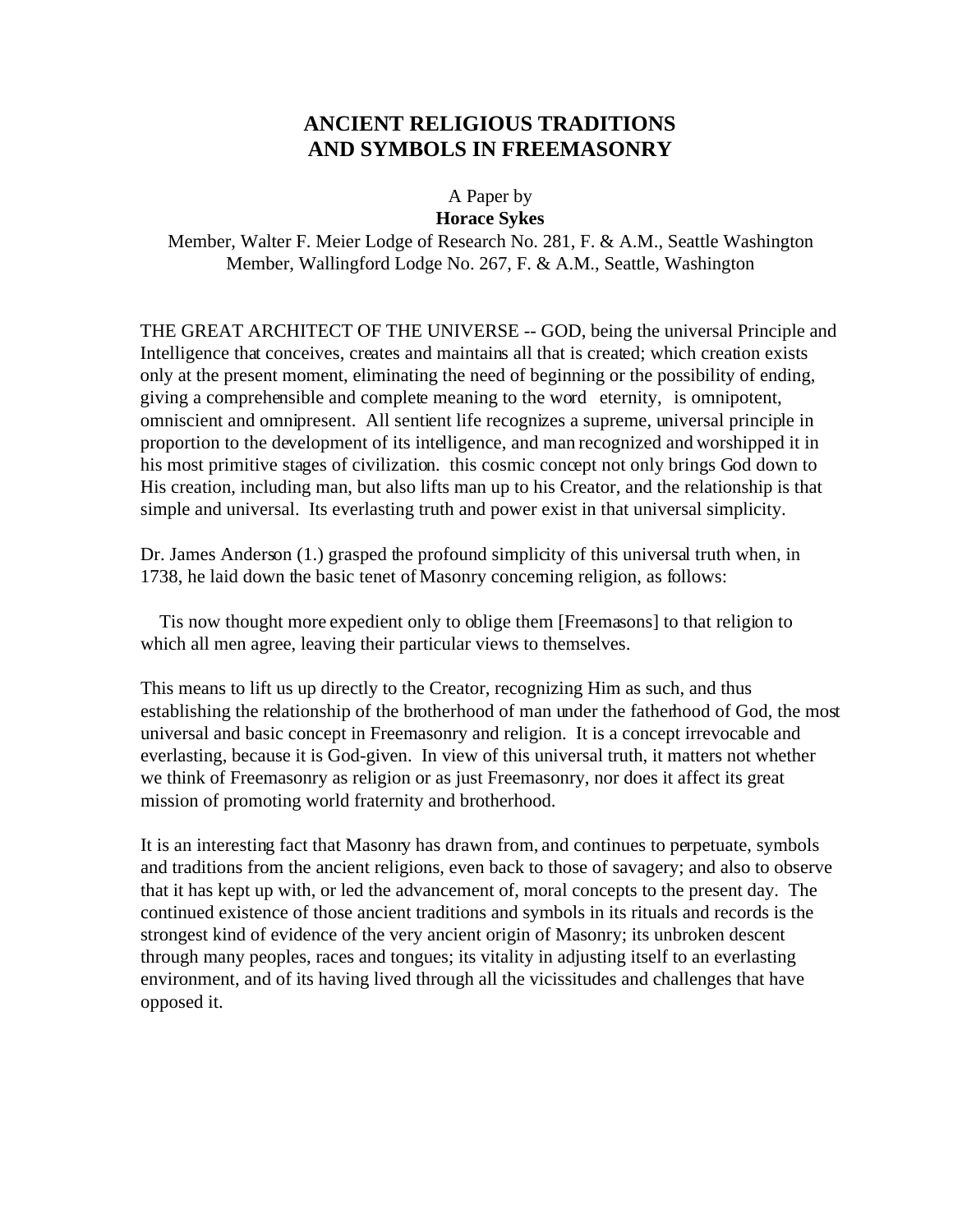It is the intention, in this paper, to consider only those traditions and symbols that are a part of symbolic Masonry and, therefore, to be found in the ancient craft lodges, for only through that channel have they come, in unbroken progression, from their ancient beginnings to the present time.

Tradition is really history in archaic form, and symbols are archaic calligraphy. They had their beginnings in fact, or reality, and always contain some kernel of truth. Their original meanings may be changed many times and wheat they commemorate may be lost and forgotten, but they persist and continue to thrive until they become sacred to the past. Men carry them forward from generation to generation, almost as a spiritual heritage, frequently not knowing their origin or true significance.

## **CORNERSTONE, OR FOUNDATION, CEREMONIES**

The revered ceremony and symbolism of the pouring of corn, wine and oil on the newly laid cornerstone of a Masonic Temple was described more than one hundred years ago by the Rev. George Oliver (2.). He said:

 It may be useful in this place to add a few words on the custom of scattering corn, wine, oil and salt on the foundation, as the elements of consecration, which appears to have been a custom of great antiquity. corn, wine and oil, taken together, is a symbol of prosperity and abundance and refers, in this case, to the anticipated success of the Lodge where it has been used, in the promoting amongst its members the blessings of morality and virtue, and by resulting from brotherly love, relief and truth, that society in general may profit by an infusion of the principles of Masonry into every class, and inducing a better feeling into the whole mass...

As Dr. Oliver implies, this ceremony may be a relic of a bygone age when there was a belief that all inanimate, objects possessed a spirit, or soul, the same as did human beings, and that the new building must have such a soul to dwell in its foundation and walls to enliven and strengthen them, and to propitiate the earth for sustaining the added weight; otherwise the building could not endure. They believed the soul, or spirit, must be furnished by the sacrifice of a living human being who was crushed to death under the cornerpost or cornerstone. Such was the ancient custom and, perhaps, the beginning of the tradition.

The human sacrifice was later superseded by an animal sacrifice, for which the goat was much used. This gave way to the mere placing of bones under the foundation, which was further changed to the substitution of small statuettes, or figurines, of humans or animals. The remains of such sacrifices have been found by archaeologists while excavating ancient ruins. There is evidence that vegetables, also, were used. Finally, we have the corn, wine and oil of our modern Masonic ceremonies, which has long since become a sacred tradition that must go on. But how few of those who perform it realize that it was first made sacred by the sacrificing of human blood and life, so that the soul of the victim could enter and enliven the building?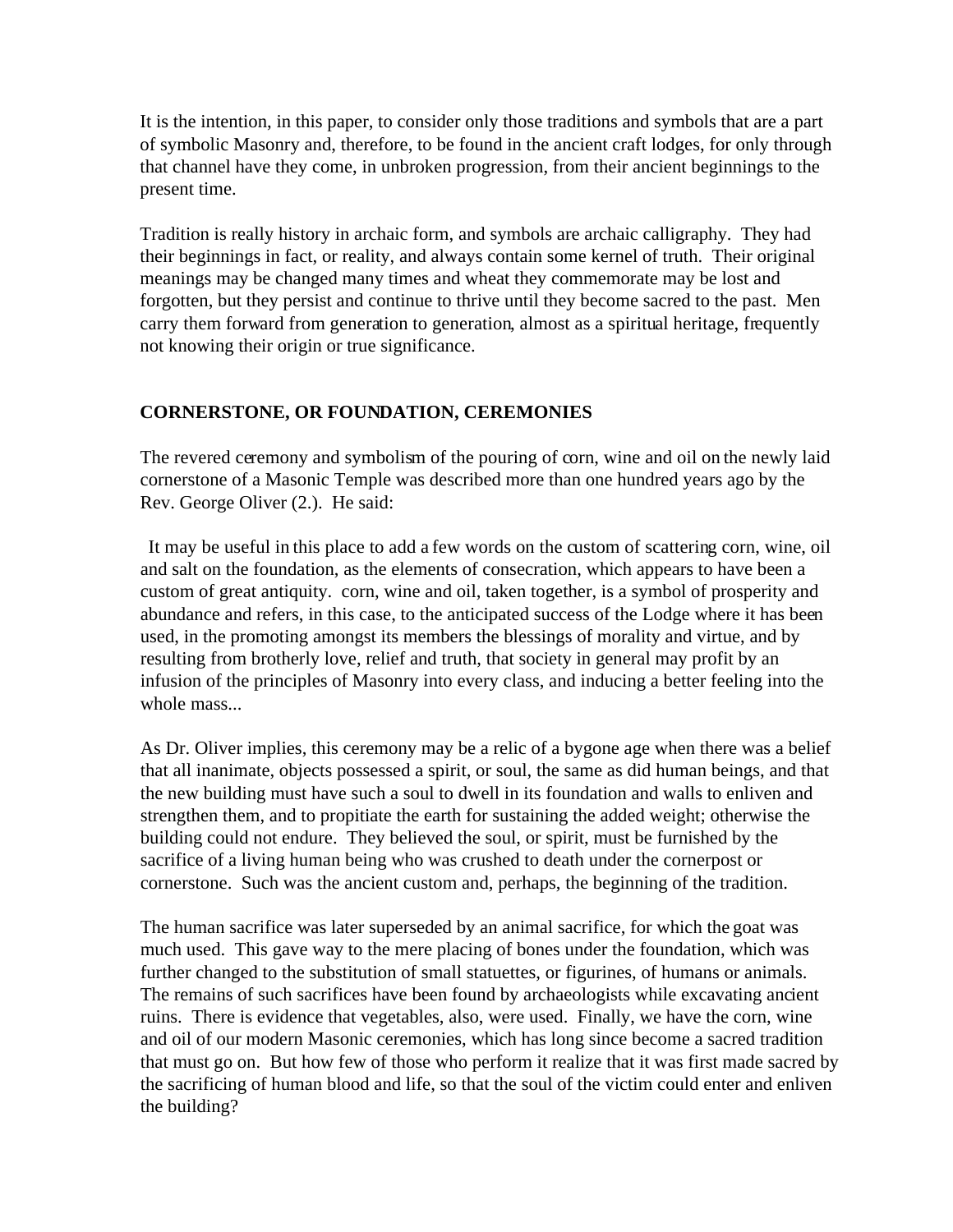#### G.W. Speth (3) writes:

 And now I think it must surely be unnecessary for me to explain why we bury coins of the realm under our foundation stones. Our forefathers, ages ago, buried a living human sacrifice in the same place to insure the stability of the structure; their sons substituted an animal; their sons again, a mere effigy or other symbol, and we, their children, still immure a substitute: coins bearing the effigy, impressed upon the noblest of metals, the pure red gold, of the one person to whom we are most loyal and whom we all most love, Our Gracious Queen. I do not assert that one in a hundred is conscious of what he is doing. If you ask him he will give you some different reason. but the fact remains that, unconsciously, we are following the custom of our fathers, and symbolically providing a soul for the structure. Men continue to do what their fathers did before them, though the reasons on which their fathers acted have long been forgotten.

#### A Baring-Gould (4) says:

 The proverb says that there is a skeleton in every man s house, and the proverb is a statement of what, at one time, was a fact. Every house had its skeleton, and what was more, every house was intended to have not only its skeleton, but its ghost.

#### Jacob Grimm (5) gives this explanation:

 It was often thought necessary to immure live animals, and even men, in the foundations on which the structure was to be raised, as if they were a sacrifice offered to the earth who had to bear the load upon her. By this in-human rite they hoped to secure immovable stability or other advantages.

There is evidence that the more ancient totemistic beliefs and practices preceded animism, but Masonry does not seem to have inherited any of them. No doubt they preceded the art of building permanent structures.

### **THE POINT WITHIN THE CIRCLE**

After animism came the ancient religions of phallic worship, or reverence for the generative organs or principles; or Sabaism, or the worship of the starts, sun and moon.

From phallic worship Masonry has at least one important symbol, while from Sabaism there are several symbols and traditions. Which came first is not certain, or important, so the point within the circle, which Mackey says was of phallic origin, will be considered first. It is the writer s humble opinion, however, that phallicism was not its first significance to masonry, but a later adaptation. Its origin and first use, perhaps, proceeded from its practical necessity as the starting point in inscribing a circle. Ancient man, in making a circle, no doubt first drove a peg in the earth, then used a rod, vine or thong with which to inscribe a circular perimeter around it.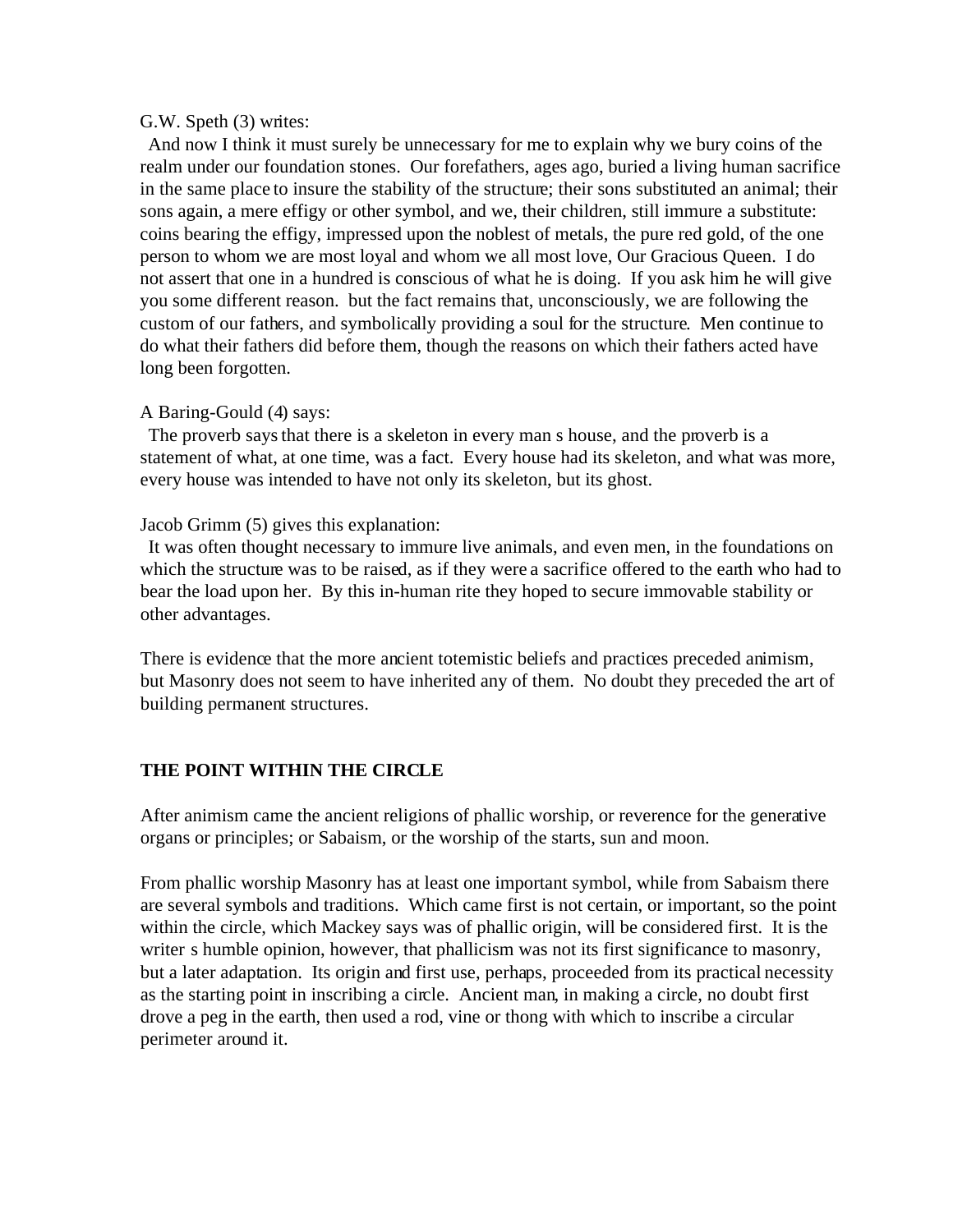The ancient Chinese, according to their traditions, when they lived in tribes in the primeval forests of China, made meeting places in circular forms by clearing away the forest in circular areas, and used that simple method to make them circular. These, perhaps, were their first temples. Nor has this simple, but efficient, method been improved, even to the present day; for the two points of the compass merely replace the two ends of what was used for a radius.

But, to come back to the ancient religious significance of the point within the circle, Albert G. Mackey (6) says:

 This is a symbol of great interest and importance, and brings us into close connection with the early symbolism of the solar orb and the universe, which was predominant in the ancient sun worship...

 But that this was not always its symbolic significance, we may collect the true history of its connection with the phallus of the Ancient Mysteries. The phallus, as I have already shown under the word, was, among the Egyptians, the symbol of fecundity, expressed by the male generative principle. It was communicated from the rites of Osiris to the religious festivals of Greece.

It should be pointed out, that it is the point that bears this significance, and because it is shown with in a circle. The circle without the point has no such significance, but is a most important symbol in sun worship.

That brings us to the next order of ancient religious traditions and symbols, those connected with Sabaism. Mackey (7) says:

 The circle being a figure which returns into itself, and having therefore neither beginning nor end, has been adopted in the symbology of all countries and times as a symbol sometimes of the universe and sometimes of eternity.

The circle, representing the disk of the sun with radiating lines representing rays and these rays ending with small representations of hands, was a symbol, in ancient Egypt, of the one eternal creative, fructifying and life-sustaining force. Of this, Savitri Devi (8) says:

 Shu, as an ordinary noun, we must consider as heat, or heat and light, for the word has these meanings. In the Pyramid Texts, Shu is the name of a god symbolizing the heat radiating from the body of Tem, or Tem-Ra, the creator of the solar disk in the indivisible trinity., Tem-Shu-Tefnut father, son and daughter, the creator of the sun disk, the heat and the moisture; the principle of fertility and its indispensable agents. Whatever be therefore the interpretation we give to the word, whether we like it as an ordinary, or as a proper noun, we have to admit that the king deified the heat of the sun, or the hat and light, as Sir Wallis Budge himself says, and worshipped it as the one eternal, creative, fructifying and life-giving force.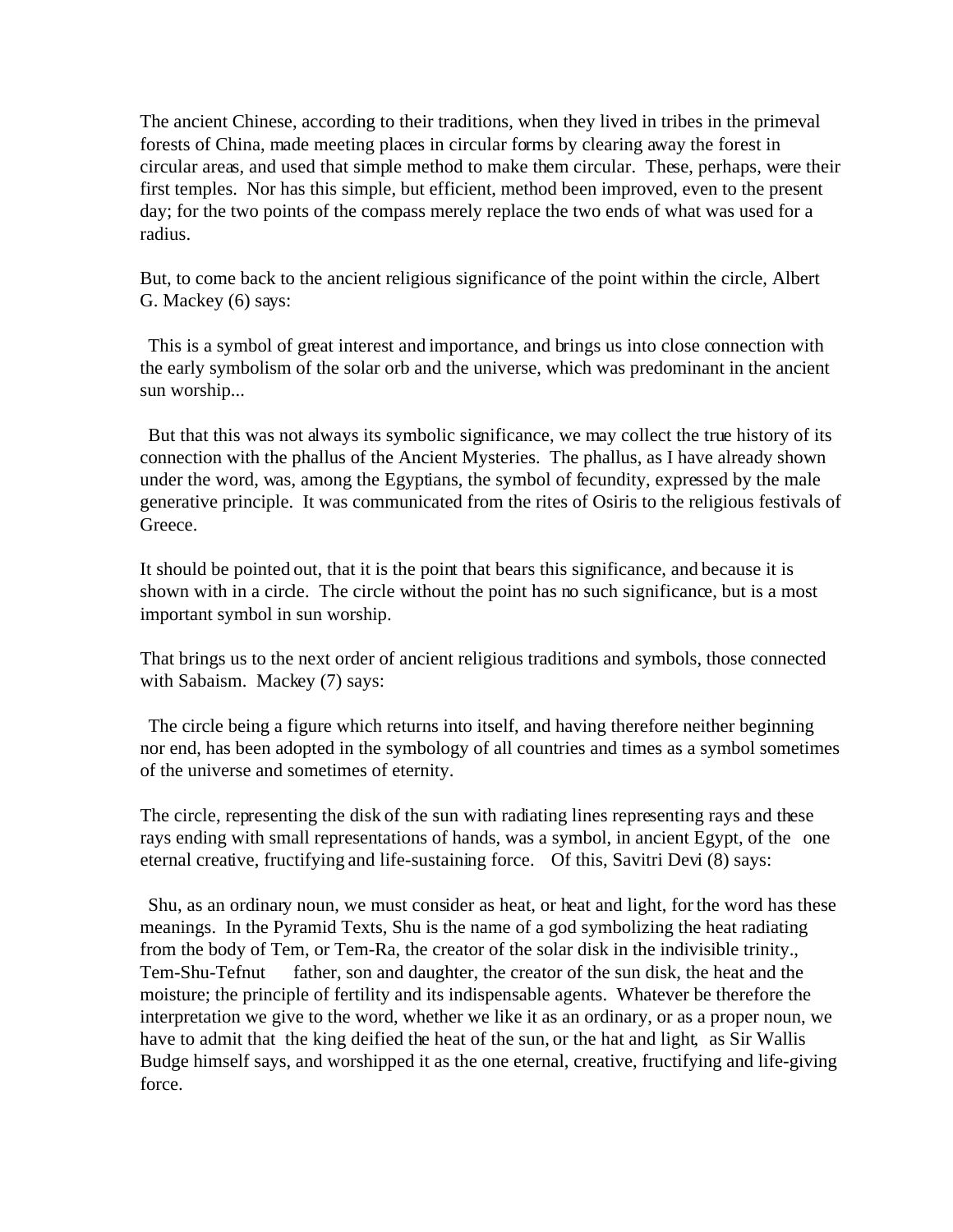This permits us to assert, with Sir Flinders Petrie, that in the religion of the disk, the object of worship was the radiant energy of the sun, of which heat and light are aspects.

We have now connected the circle with perhaps the most important ancient religious symbol, the radiated circle or disk, which was the symbol of the world s first monotheism, that of Amenhotep IV, or Akhnaton, who as Pharaoh of Egypt, 1375-1358 B.C., sacrificed a world empire and was doomed to oblivion by his priest-enemies in order to demonstrate the equality of all men, as being created by, therefore sons of, the one only god, Aten, whose symbol was the disk and whose creative principle was the radiant energy of the sun.

This should be particularly significant to all Freemasons, for there can be no other possible grounds for the brotherhood of all men than the monotheistic concept, that they are the sons of the one and only God, the Great Architect of the Universe.

## **CEREMONY OF CIRCUMAMBULATION**.

The ceremony of circumambulation, meaning movement in a circular manner, is closely related to the symbol of the circle. It is also related in its origin, for it goes back to the sun worship, symbolizing, according to the belief of the ancients, the movement of the sun around the earth. It was also used in the ceremonies of the ancient mysteries, most likely with the same significance. It is not surprising, therefore, to find it perpetuated in Freemasonry. Mackey (9) describes it as follows:

 Circumambulation is the name given by sacred archaeologists to that religious rite in the ancient initiations which consisted in a formal procession around the altar or other holy and consecrated object. The same rite exists in Freemasonry...

 The Rite of Circumambulation undoubtedly refers to the doctrine of sun-worship, because circumambulation was always around the sacred place, just as the sun was supposed to move around the earth; and although the dogma of sun-worship does not, of course, exist in Freemasonry, we find an allusion to it in the Rite of Circumambulation, which it preserves, as well as in the position of the officers of a Lodge and in the symbol of a point within a circle.

Dr. Oliver (10) has a somewhat different interpretation of its meaning, connecting it more directly with the manner o ancient sun worship. He writes:

 The ancients made it a constant practice to turn themselves round when they worshiped the gods. By this circular motion, says Plutarch, some imagine that they intended to imitate the motion of the earth. But I am rather of the opinion that the precept is grounded on another notion that, as all temples are built fronting the East, the people, at their entrance, turned their backs to the sun and, consequently, in order to fact the sun, they were obliged to make a halfturn to the right and then, in order to place themselves before the deity, they completed the round in offering up their prayers.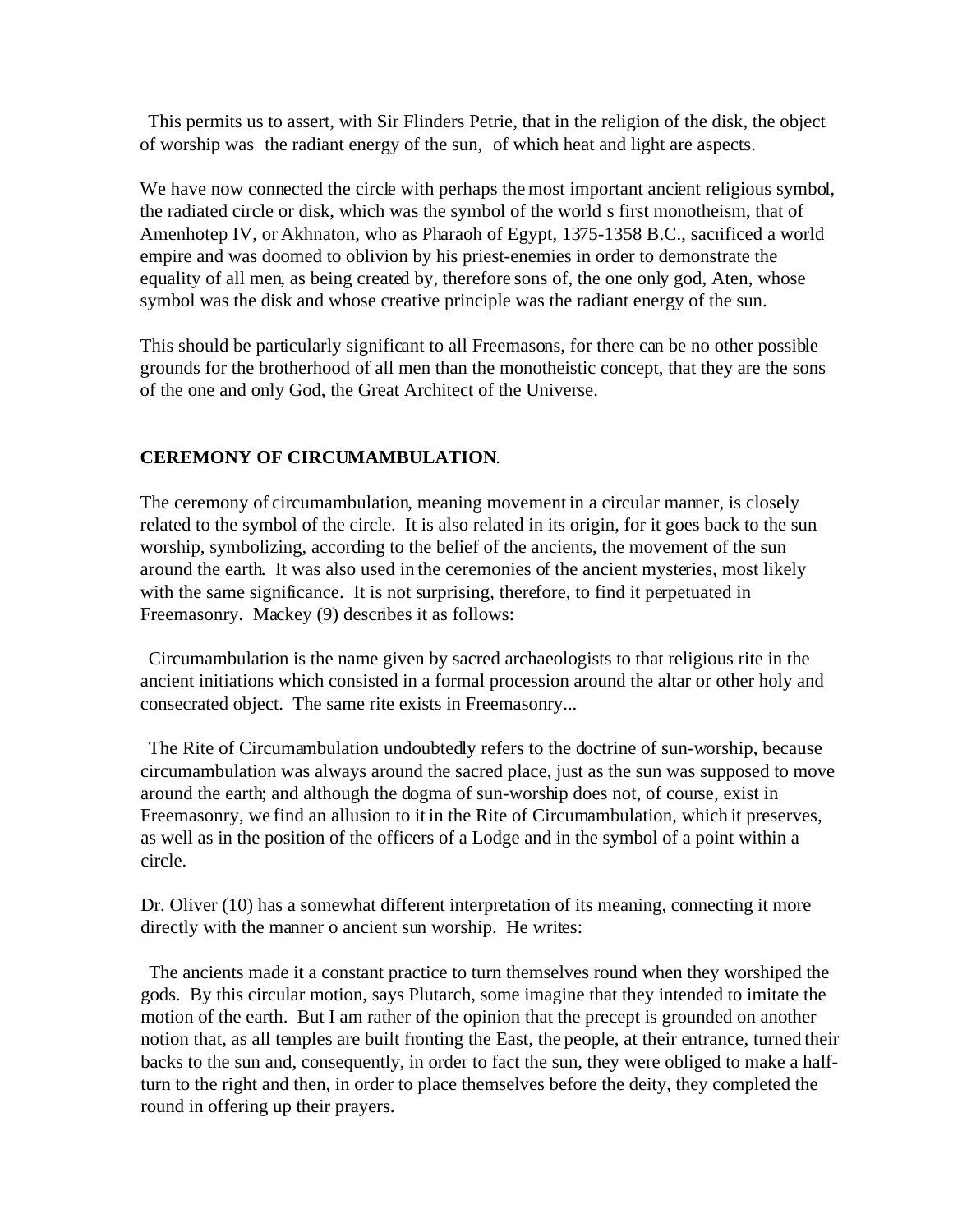### **THE BLAZING STAR**

The Blazing Star is one of the most conspicuous and essential emblems of a modern Masonic Lodge. But its use or meaning, if any, in ancient operative masonry, is not known, nor is there any certainty when it was first used, or from where derived. James Anderson does not mention it in his The Constitutions of the Freemasons, 1723", but in his revised New Book of Constitutions, 1738", he mentions the Blazing Star as a part of the furniture of a Lodge.

In a lecture by Dunckerley, which was adopted by the Grand Lodge of England, the Blazing Star was said to represent The star that guided the wise men of Bethlehem, proclaiming to mankind the Nativity, and here conducting our spiritual progress to the Author of our redemption.

Preston associates the Blazing Star with Moses receiving the tablets of the law on Mount Sinai and with God s constant watchfulness.

Webb, in his lectures, which have been generally adopted in the United States, follows the teaching of Dunckerley, as to it being the Star of Bethlehem which guided the wise men. Later this explanation was omitted from the lectures by the Baltimore convention in 1843, as being too Christian, and therefore sectarian.

In Hutchinson s system, the Blazing Star was considered a symbol of prudence, and so explained, and the Dunckerley explanation of its being the Star of Bethlehem was also adopted, but as a secondary symbol.

In the lectures, as revised by the Rev. Dr. Samuel Hemming and adopted by the United Grand Lodge of England, at the Union of 1813, is found the following definition: The Blazing Star, of Glory, in the centre, refers to the sun, which lightens the earth with its refulgent rays, dispensing its blessings to mankind at large and giving life to all things here below.

It is interesting to point out, in the revision of Dr. hemming which now constitutes the basis of the authorized lectures of the United Grand Lodge of England, how very closely his explanation of the Blazing Star fits the monotheistic religion of the disk, or sun, as conceived and taught by Akhnaton, in ancient Egypt. In fact, Hemming s language could almost pass for a translation from the Pyramid Texts.

It appears quite consistent to trace the Blazing Star to an origin in Sabaism, or star worship. There we can associate it with the worship of mars, which was anciently observed by most of the Semetic peoples of the East, under that and other names. As we now know, Mars is a planet and shines only by the reflected light of the sun. But this they did not know, so it and the other planets were called wandering stars, as distinguished from the fixed stars, and were considered worthy of special reverence.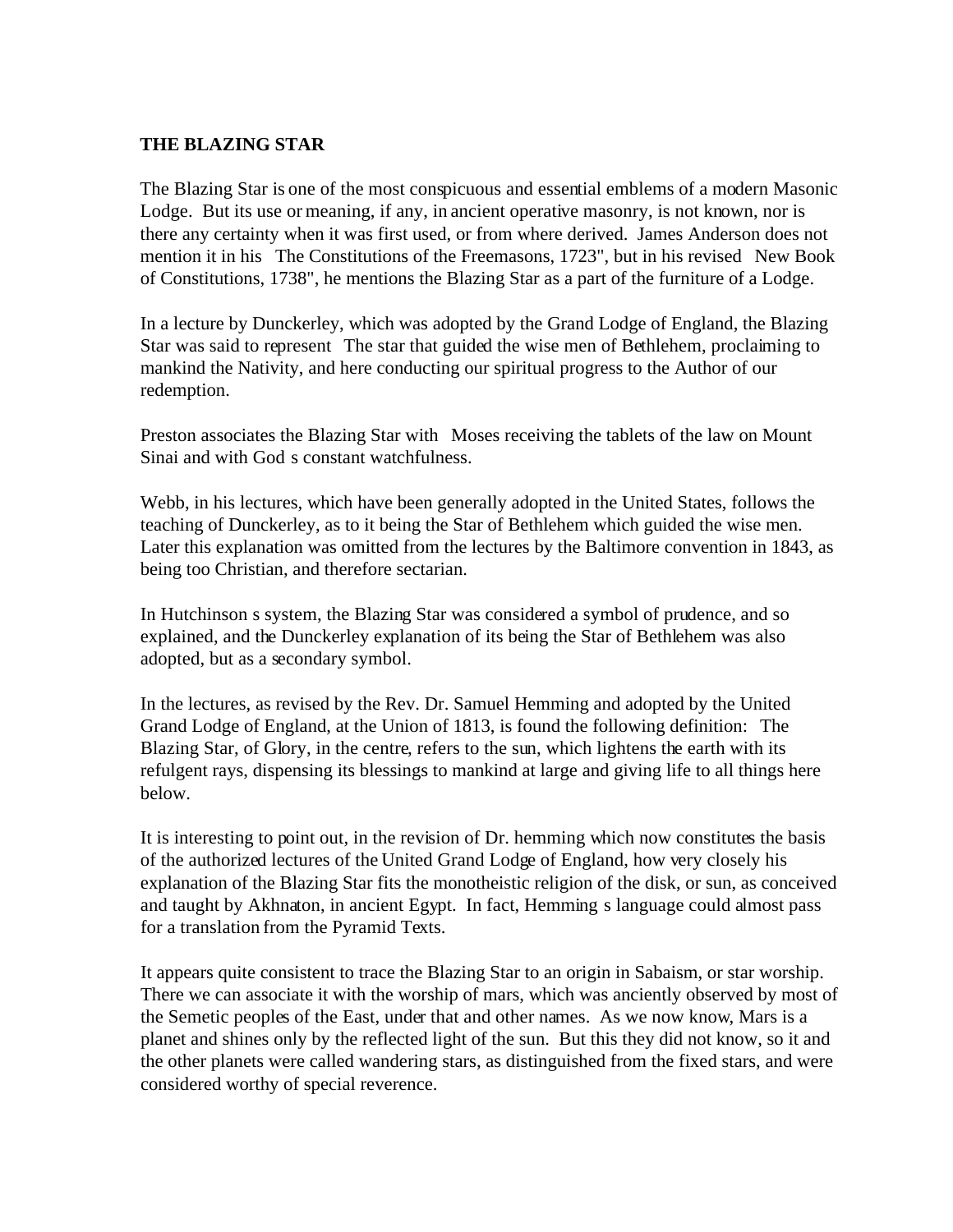A probable source of the Blazing Star, however, is the more ancient Egyptian worship of the Dog Star, Sirius, because by its heliacal rising, or emerging from the sun s rays, so as to become visible, it warned the people of the approaching danger of the periodical rising of the Nile River.

According to John Fellows, in his Exposition of the Mysteries m the Dog Star, Sirius, the Anubis of the Egyptians, is the Blazing Star of Masonry. This would make it a symbol of one of the Egyptian gods, although Oliver, who was inclined towards Christian interpretations, sees God symbolized in Masonry by the Blazing Star, as a herald of our salvation.

It appears that the original Masonic Blazing Star was one with five waving points, representing flame, which would seem to be the more appropriate emblem.

In view of all this, it seems that there is no symbol which has been so much of a football, to be kicked around, and out, and back in again, by the succession of lecture writers and revisers as has been the Blazing Star. Indeed, all of this has taken place in the period of modern Freemasonry, and we might therefore find greater satisfaction by adhering to ancient sources for its origin and explanation.

## **THE TRIANGLE RADIATED**

the triangle radiated is another ancient symbol of the sun god, referring to its light and radiant energy. Its meaning in masonry has not been changed, but somewhat modified, to bring it into line with modern thought. It is described by Mackey (11.) As follows:

 The triangle placed within, and surrounded by, a circle of rays... is called, in Christian art, a glory. When this glory is distinct from the triangle and surrounds it in the form of a circle, it is then an emblem of God s eternal glory. This is the usual form in religious uses. But when, as is most usual in the Masonic symbol, the rays emanate from the centre of the triangle and, as it were, enshroud it in their brilliance, it is symbolic of the Diving Light. The perverted idea of the Pagans referred these rays of light to their sun-god and their Sabian worship.

 But the true Masonic idea of the glory is, that it symbolizes the Eternal Light of Wisdom, which surrounds the Supreme Architect as a sea of glory, and from Him, as a common centre, emanates to the universe of His creation.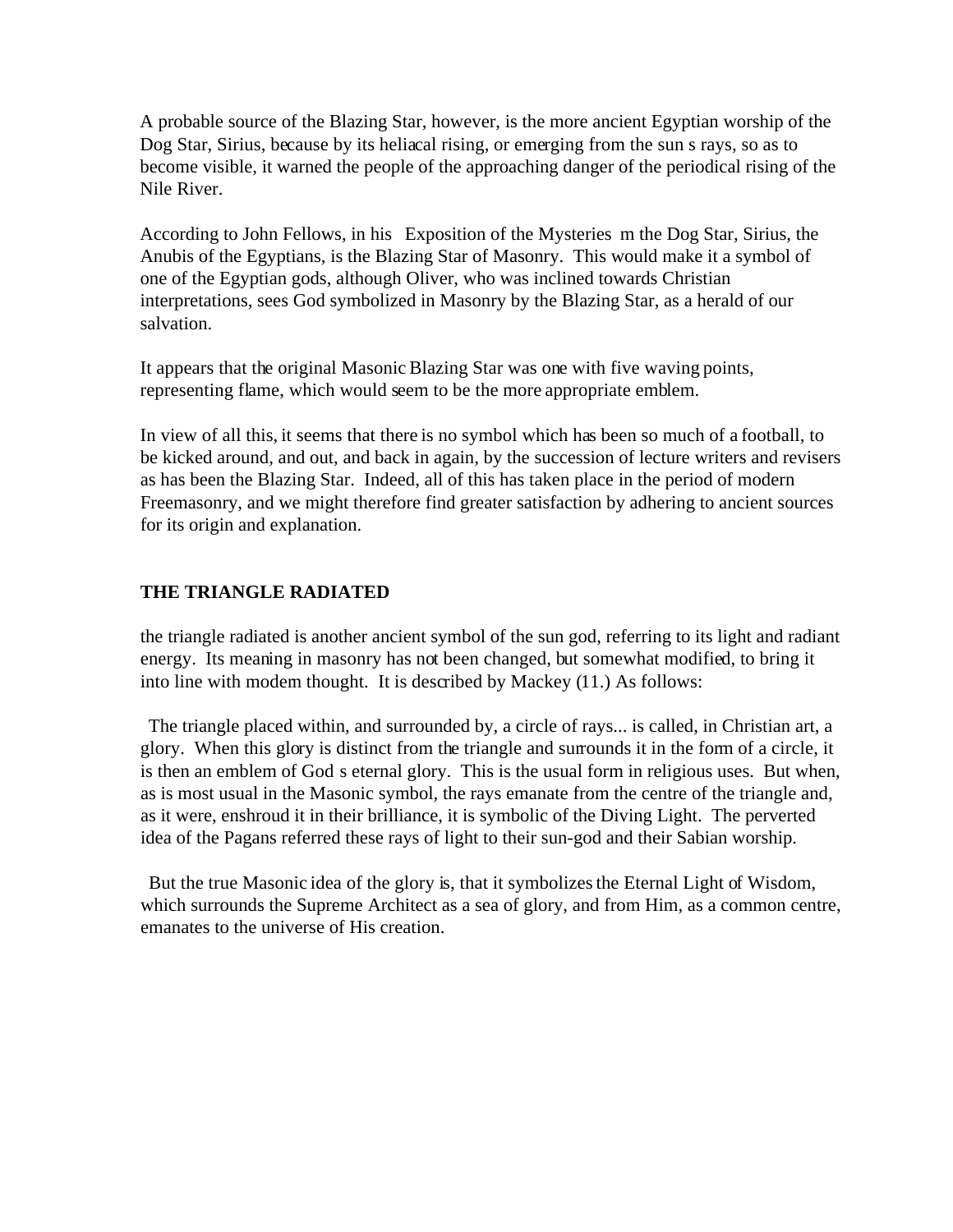#### **THE ALL-SEEING EYE**

The monotheistic concept in Masonry of the Great Architect of the Universe is forcefully manifested in the symbolism of the All-Seeing Eye. This powerful symbol, which constantly searches the soul and looks into the heart of very Mason, is a reminder of the omnipresence of God, and of His omnipotence which sustains, regulates and coordinates everything, from the smallest atom of the universe to the largest and most distant galaxy of suns, in that perfect rhythm of celestial harmony.

That the organ of sight, the beholder of light, should have been chosen as the emblem of this powerful symbol is most natural. So far as is known, it was used most anciently by the Egyptians in their mysteries and hieroglyphic recordings. It was also known and used by the Hebrews.

Again referring to Mackey (12.) We find:

 The All-Seeing Eye. An important symbol of the Supreme Being, borrowed by the Freemasons from the nations of antiquity. Both the Hebrews and the Egyptians appear to have derived its use from the natural inclination of figurative minds to select an organ as the symbol of the function which it is intended peculiarly to discharge... On the same principle the Egyptians represented Osiris, their chief deity, by the symbol of an open eye and placed this hieroglyphic of him in all their temples. His symbolic name, on the monuments, was represented by the eye accompanying a throne, to which was sometimes added an abbreviated figure of the god, and sometimes what has been called a hatchet, but which may as correctly be supposed to be a representation of a square.

 The All-Seeing Eye may then be considered as a symbol of God manifested in His omnipresence His guardian and preserving character to which Solomon alludes in the book of Proverbs, when he says (XV:3), The eyes of the Lord are in every place, beholding the evil and the good. It is a symbol of the Omnipotent Deity.

### **THE FORTY-SEVENTH PROBLEM OF EUCLID**

It may be surprising to many readers to learn that the Forty-seventh Problem of Euclid, for which Pythagoras is noted, did not originate with him, but did originate at a much earlier time, and from an ancient religious formula connected with the worship of Osiris and Isis and their offspring Horus. Of it, Mackey (13.) Says:

 The right-angle triangle is another form of the triangle, which deserves attention. Among the Egyptians, it was the symbol of universal nature; the base representing Osiris, or the male principle; the perpendicular, Isis, or the female principle and the hypotenuse, Horus, their son, or the product of the male and female principles.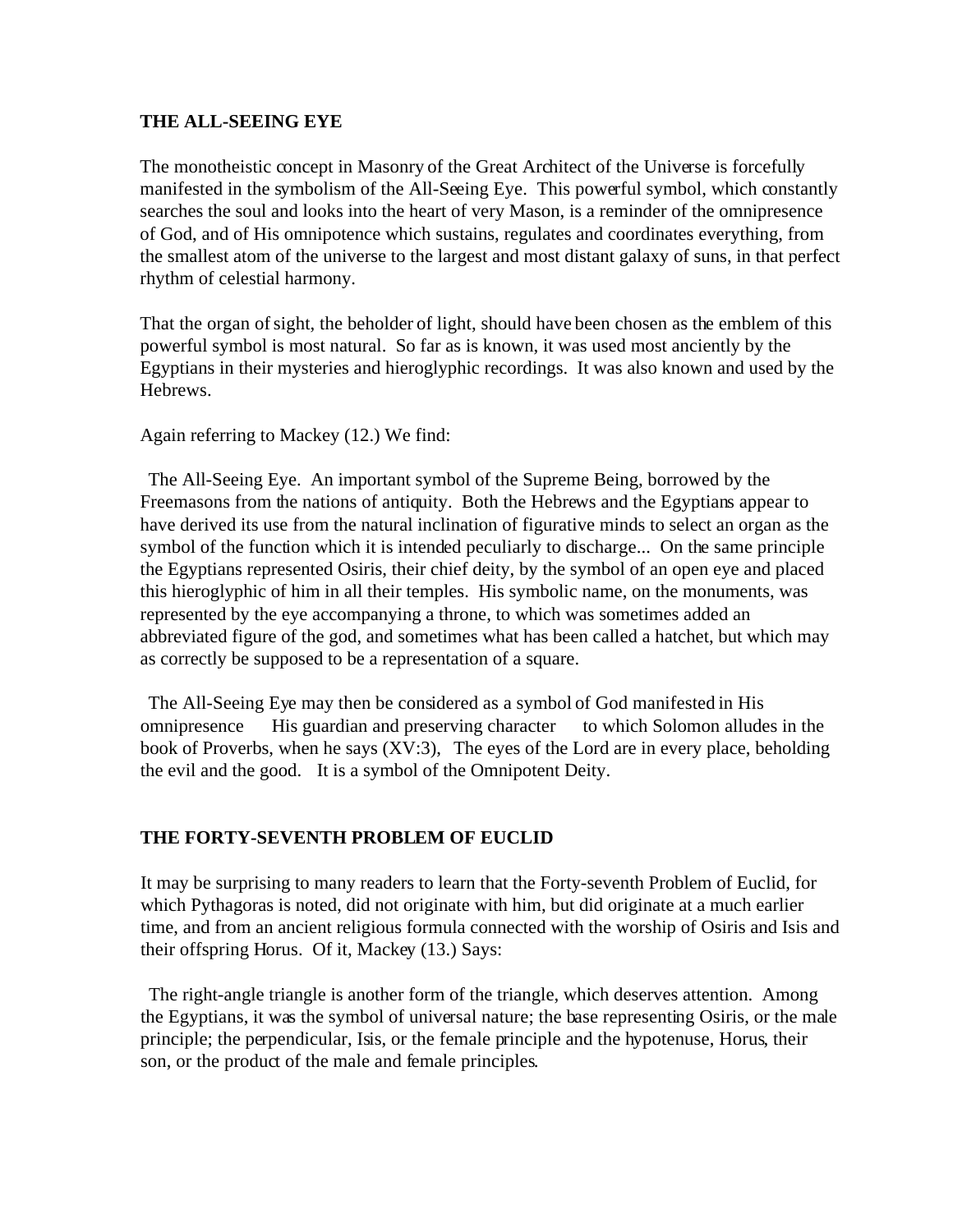This symbol was received by Pythagoras from the Egyptians, during his long sojourn in that country, and with it he also learned the particular property it possessed, namely, that the sum of the squares of the two shorter sides is equal to the square of the longest side symbolically expressed by the formula, that the product of Osiris and Isis is Horus. This figure has been adopted in the third degree of masonry and will be there recognized as the Forty-seventh Problem of Euclid.

### **THE ALTAR**

Masonry has one heritage, in particular, traceable in part to the old Hebrew religion. This is the altar in various forms, sometimes adorned with horns, or spurs, on the four corners. In W.R. Fulbright s Archaeology of Palestine, Plate 19, is shown six illustrations of house altars, with horns on corners, which were unearthed in the excavation of ancient Megiddo, in Palestine, from horizons between the tenth and ninth centuries, B.C. He describes them as cuboid limestone altars of incense, standing on four short legs and with shallow troughs on tops, the sides elaborately decorated with incised geometrical patterns and rude drawings of desert flora and fauna, including especially palm trees, camels, wild goats, antelope and wild asses. These may reasonably be considered to be actual specimens of the ancient alters which Mackey (14.) Describes as follows:

 In the Jewish Temple the altars of burnt offering and incense had each at the four corners horns of shittim wood. Among the Jews, as well as other ancient peoples, the altar was considered peculiarly holy and privileged; and hence, when a criminal, fleeing, took hold of the horns, he found an asylum and safety. As the Masonic altar is a representation of the altar of the Solomonic member, it should be constructed with these horns.

Elsewhere on the same subject Mackey (15.) Observes:

 Among the ancients, the altar was always invested with a peculiar sanctity. Altars were places of refuge, and the supplicants who fled to them were considered as having placed themselves under the protection of the deity to whom the altar was consecrated, and to do violence even to slaves and criminals at the altar, or to drag them from it, was regarded as an act of violence to the deity himself, and hence a sacrilegious crime...

 From all this, we see that the altar in Masonry is not merely a convenient article of furniture, intended, like a table, to hold a Bible. It is a sacred utensil of religion, intended, like the altars of the ancient temples, for religious uses, and thus identifying Masonry, by its necessary existence in our Lodges, as a religious institution. Its presence should also lead the contemplative Mason to view the ceremonies in which it is employed with solemn reverence, as being part of a really religious worship.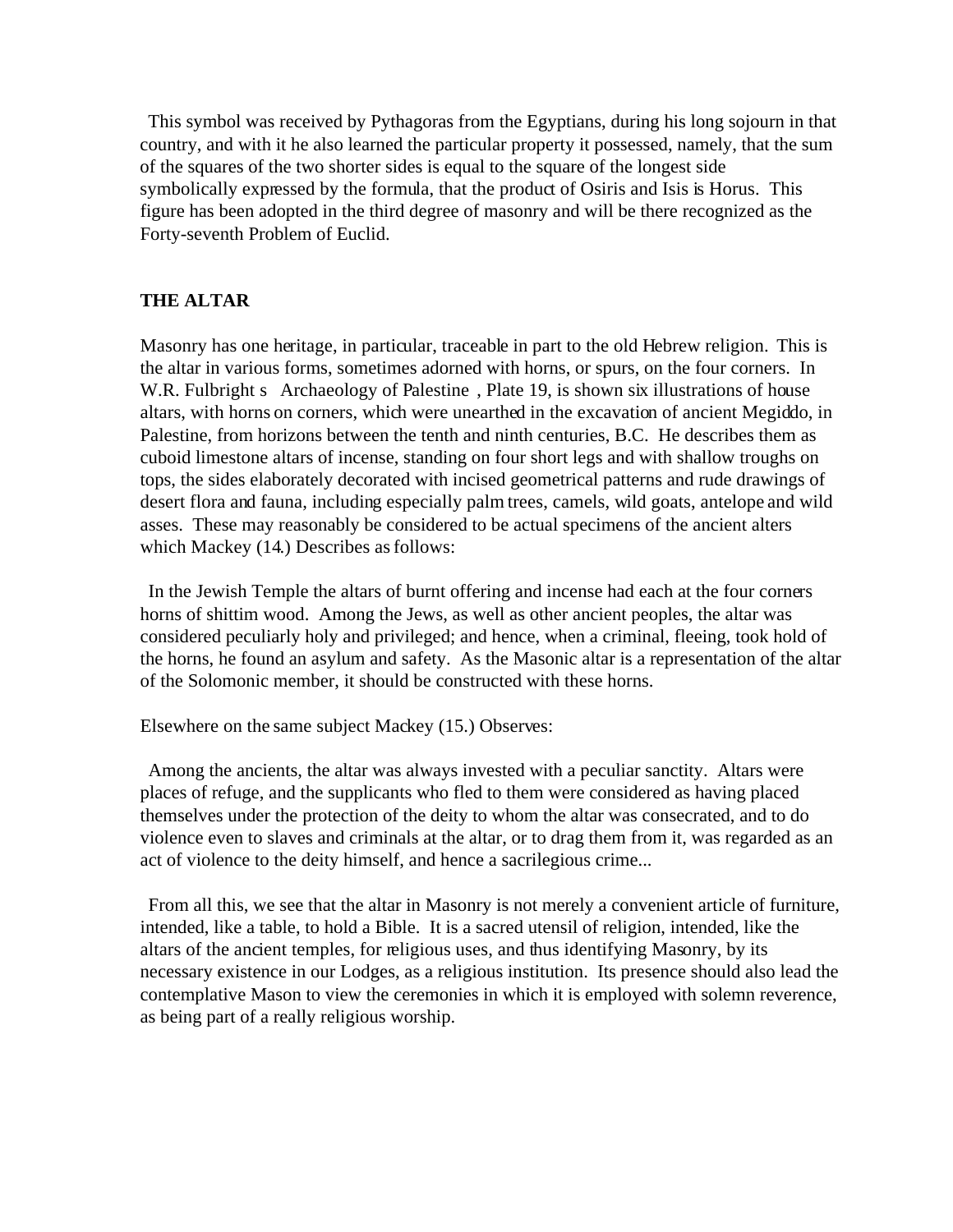#### **THE YEAR OF MASONRY**

It is not exactly clear just when or by whom the use of Anno Lucis , indicating the Year of Masonry , or the Year of Light. was begun, but the idea seems to have started when James Anderson dated his first Constitutions in this way. Mackey (16.) Gives this information concerning it:

 The Year of Masonry, sometimes used as synonymous with the Year of Light. In the eighteenth century it was in fact the more frequent expression. Year of Light (A.L.) Is the epoch used in Masonic documents of the symbolic degrees. This era is calculated from the creation of the world and is obtained by adding 4000 to the current year, on the supposition that Christ was born four thousand years after the creation of the world.

### **THE LEGEND OF HIRAM ABIF**

The symbolism of Hiram Abif originated with Masonic legend. Hiram played a major role in the symbology of the legendd, not only as chief architect, and articifer of the work, but as the Masonic embodiment of that high moral standard towards which all men strive. In addition, his importance rises to its supreme height as a symbol of the first magnitude, in its interpretation, in speculative Masonry, where its significance seem to stem from the Christian religion and Hiram, in his death, burial and resurrection, becomes a symbol of the Redeemer of men. In support of this interpretation, Albert Pike (17) writes:

 The murder of Hiram, his burial, and his being raised again by the Master, are symbols, both of the death, burial, and resurrection of the Redeemer; and of the death and burial in sins of the natural man, and his being raised again to a new life, or born again, by the direct action of the Redeemer; after morality... had failed to raise him. That of the Lion of the House of Judah is the strong grip, never to be broken, with which Christ, of the royal line of that House, has clasped to himself the whole human race, and embraces them in his wide armss as closely and affectionately as brethren embrace each other on the five points of fellowship.

### **THE TWO SAINTS JOHN**

Another tradition of Christian origin to be adopted by Freemasons, one that became of very great importance to them in establishing feast days, meeting days, and otherwise, was that of the two Saints John.

It is significant that the date on which the Grand Lodge of England was formed, in 1717, was the feast day of St. John the Baptist. This may have been a coincidence, yet can by thought of as by design and purpose, in order that the infant Grand Lodge might draw inspiration and strength from this courageous and godly personage. The annual feast of the new Grand Lodge was thereafter observed on that date until the year of 1725, when it was changed to St.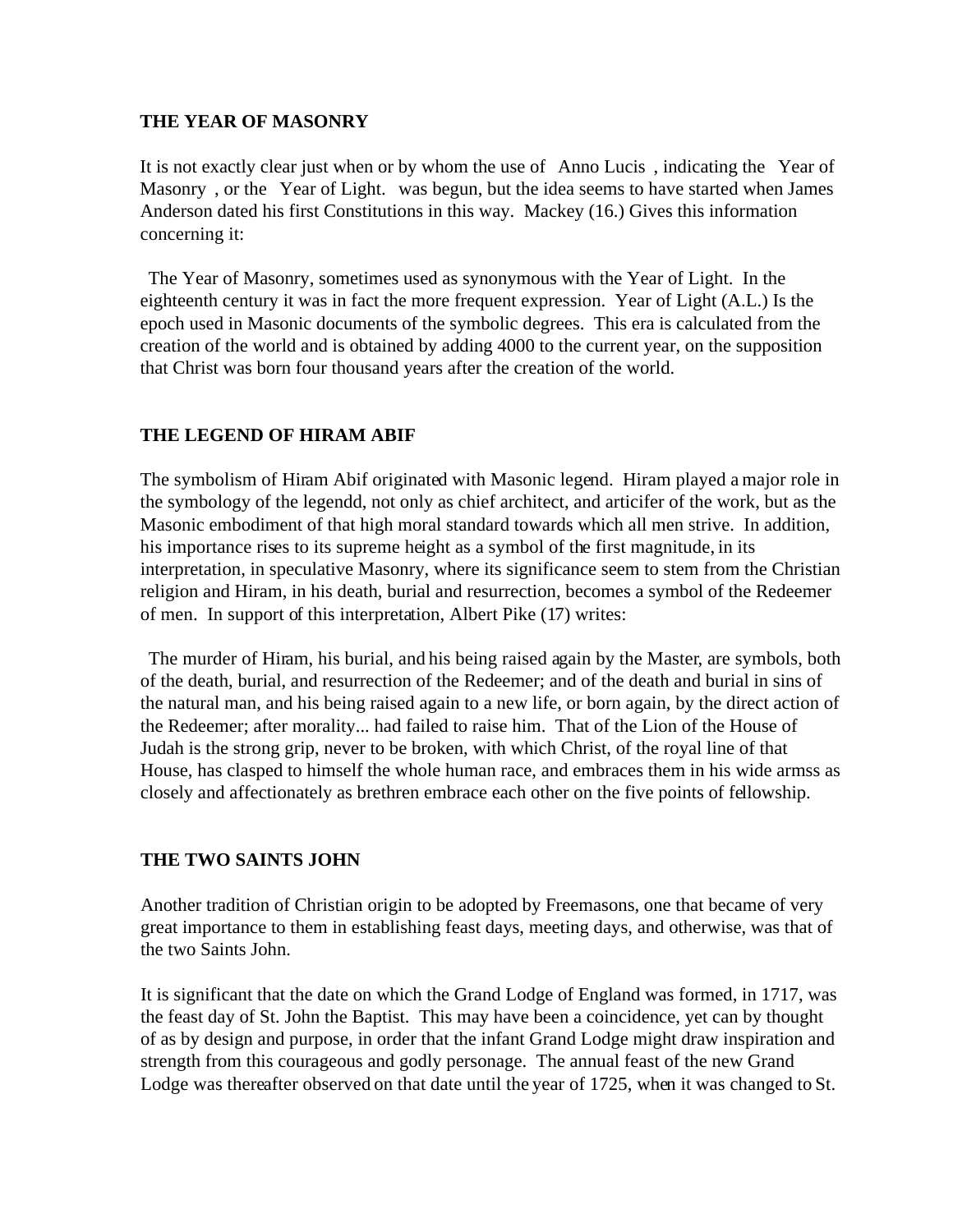John the Evangelist Day, perhaps because the latter came on a more convenient date for the annual election and other year-end business.

The tradition of these two patron saints is deeply woven into the fabric of speculative masonry and should wield an ever increasing influence on its spiritual character and fraternal progress. Of the two Saints John, Mackey (18.) Says:

 St. John the Baptist. One of the patron saints of Freemasonry, and at one time, indeed, the only one, the name of St. john the Evangelist having been introduced subsequent to the sixteenth century. His festival occurs on the  $24<sup>th</sup>$  of June, and is very generally celebrated by the Masonic Fraternity... It is interesting to note that the Grand Lodge of England was [formed] on St. John the Baptist s [Day], 1717... and that the annual feast was kept on that day until 1725, when it was held for the first time on the festival of the Evangelist... Lawrie says that the Scottish Masons always kept the festival of the Baptist until 1737, when the Grand Lodge changed the time of the annual election to St. Andrew s Day...

 St. John the Evangelist. One of the patron saints of Freemasonry, whose festival is celebrated on the twenty-seventh of December. His constant admonition, in his epistles, to the cultivation of brotherly love, and the mystical nature of his Apocalyptic visions, have been, perhaps, the principal reason for the veneration paid to him by the Craft.

#### **THE LETTER G**

The conspicuous symbol, so prominent in Masonic furnishings and adornments, the capital letter G, is of uncertain origin and of a comparatively late date. It is given two widely verying interpretations, both highly important in their Masonic significance. The first interpretation inclines strongly to the operative science of the craft, while the other inclines towards the speculative side, or Freemasonry. Its usefulness and importance are not known to be measured by the comparatively short time it has been known, but rather, because it is one of the more conspicuous and compelling of the visual symbols and is highly stimulating to the imagination. It is because of these qualities, no doubt, that it is so extensively used, not only as Lodge room adornment, but also as personal jewelry insignia. Of its history and interpretations, Mackey (19.) Comments:

 There is an uncertainty as to the exact time when this symbol was first introduced into speculative Masonry. It was not derived, in its present form, from the operative masons of the Middle Ages, who bestowed upon Freemasonry so much of its symbolism, for it is not found among the architectural decorations of the old cathedrals...

Hutchinson, who wrote as early as 1776, in his Spirit of Masonry, says: It is now incumbent on me to demonstrate to you the great signification of the letter G, wherewith Lodges and the medals of Masons are ornamented.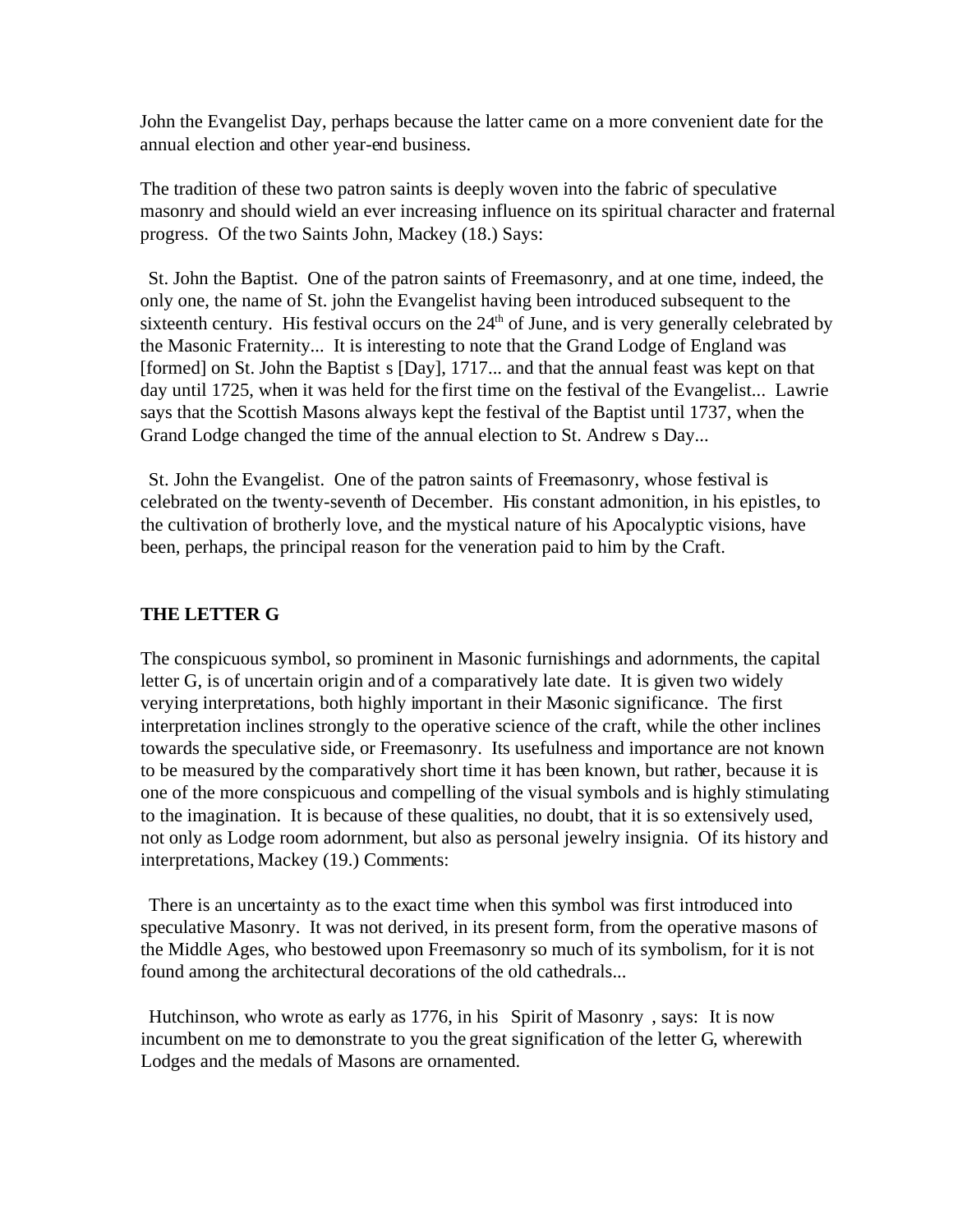To apply its signification to the name of God only is depriving it of part of its Masonic import; although I have already shown that the symbols used in Lodges are impressive of the Divinity s being the Great Object of Masonry, as Architect of the world.

 This significant letter denotes geometry which, to artificers, is the science by which all their labors are calculated and formed; and to Masons, contains the determination, definition and proof of the order, beauty and wonderful wisdom of the power of God in His creation.

### **KING SOLOMON S TEMPLE**

The symbolism of King Solomon s Temple, in Freemasonry, is so completely established and well known that it need not be enlarged upon here. In fact, more than the volume of this entire paper could be written about the interpretations of each sign, symbol and tradition. For as succeeding generations of Masons, who have studied and lived their meanings through the exercise of their imaginations and experiences, have added something of their own to the already growing volume of meanings, ever expanding changes still go on; and thus, symbolism and tradition live on, increasing in vitality and adapting to, as well as conditioning to, the evolution of thought, customs and religions and will continue to do so as long as man is constituted an imaginative and creative being.

The symbolism of King Solomon s Temple is embodied in the fact that it is, and has been, the source of inspiration for the origin of that highest of all spiritual traditions in the Craft the tradition of That spiritual building, that house not made with hands, eternal in the heavens, which all Freemasons are dedicated to build, both in and of themselves. All Freemasons are constituted builders in a spiritual temple and labor to perfect and lay each day s ashlar more perfectly than the one before. It is this sacred tradition, put into practice, that ultimately lifts man towards God, his creator, thus giving the final divine purpose to life and making Freemasonry worthy of the seal of divine approval.

My brother, when you were raised to the sublime degree of a Master mason, when the last cable tow was removed and you were accepted to full brotherhood, as a Free and Accepted Mason, and competent craftsman and builder, did you enter and start labor on that spiritual temple? Did you make the foundation sacrifice that all good brothers have made before you? Symbolically speaking, did you place your bones and mortal parts under the foundation stones, in order that your immortal self and parts might enter into the walls of the spiritual temple and strengthen them? And did you take up your tools, as a Master Mason, and go forward as a master craftsman to help build and complete the structure, finishing each day s labor more perfectly than the last, shaping each stone with greater exactness and beauty, placing and cementing it with a high quality of brotherly love? These are the qualities of your craftsmanship that will add more strength and greater beauty to your spiritual temple.

Rest assured that if you have worked assiduously in that way to improve your craftsmanship, when the last keystones have been placed in the arches of the domes, when the glittering spires have been completed and you shall have finally reached the top, then the Divine Grand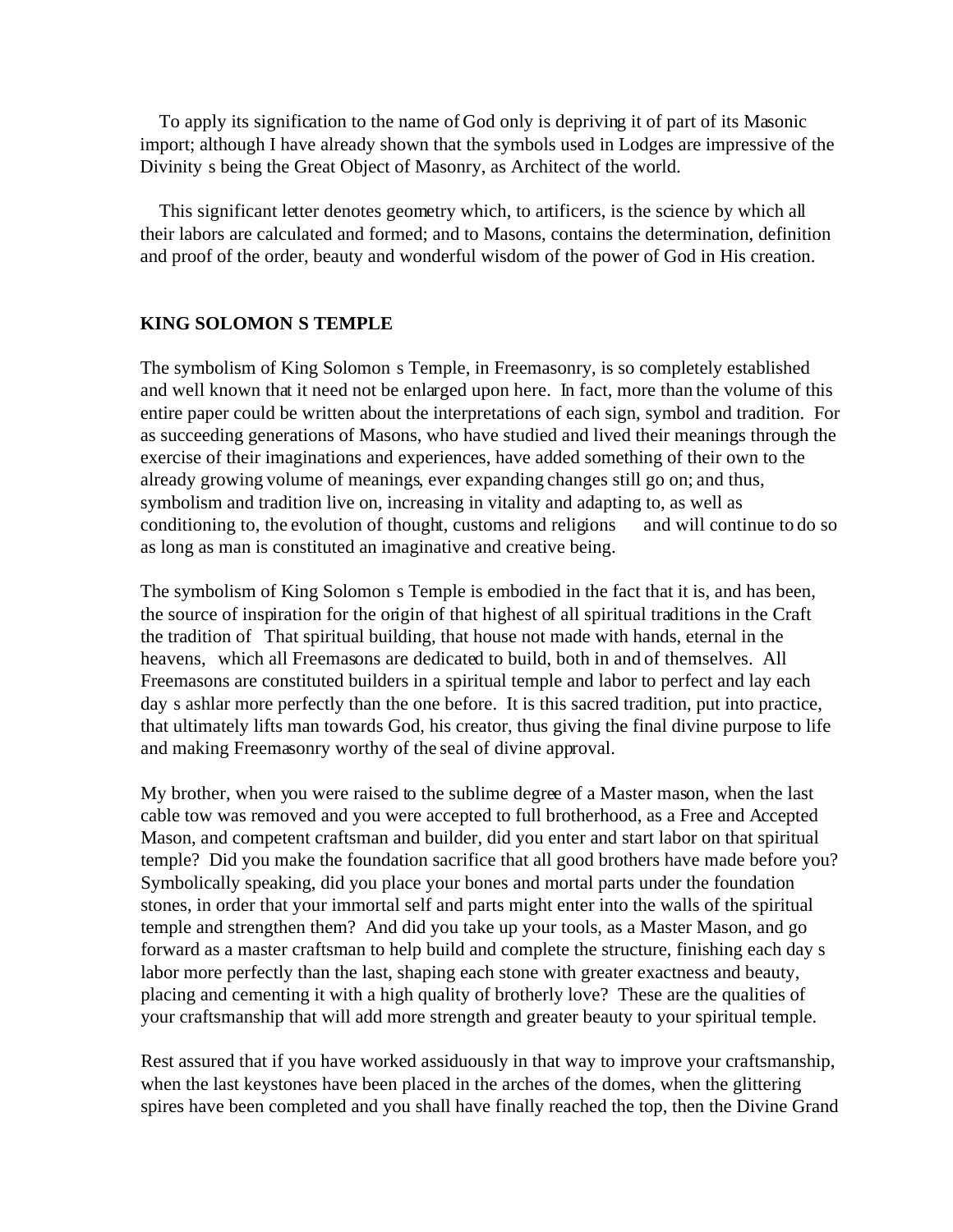Master will be there with level and square, to check the laying of the cape-stone (20.) And to put His seal of approval upon your masterpiece and to pay you the wages in full for your labors.

### **REFERENCES**

- 1. New Book of Constitutions.
- 2. Book of the Lodge, or Officers Manual, p.42.
- 3. Builders Rites and Ceremonies, Q.C. Pamphlet, No. 1.
- 4. On Foundations
- 5. Teutonic Mythology, p.1141.
- 6. Mackey s Encyclopedia of Freemasonry, p.573.
- 7. Ibid., p.151.
- 8. Son of the Sun, The Life and Philosophy of Akhnaton, pp.110-11.
- 9. Mackey s Encyclopedia of Freemasonry, pp. 152-153.
- 10. Masonic Dictionary, pp.58-59.
- 11. Mackey s Encyclopedia of Freemasonry, p.801.
- 12. Ibid., pp47-48.
- 13. Ibid., p.800
- 14. Ibid., p.337.
- 15. Ibid., p.50.
- 16. Ibid., p.865.
- 17. Morals and Dogma, p.640.
- 18. Mackey s Encyclopedia of Freemasonry, pp.659-660.
- 19. Ibid., pp.287-288
- 20. Ibid., p.132